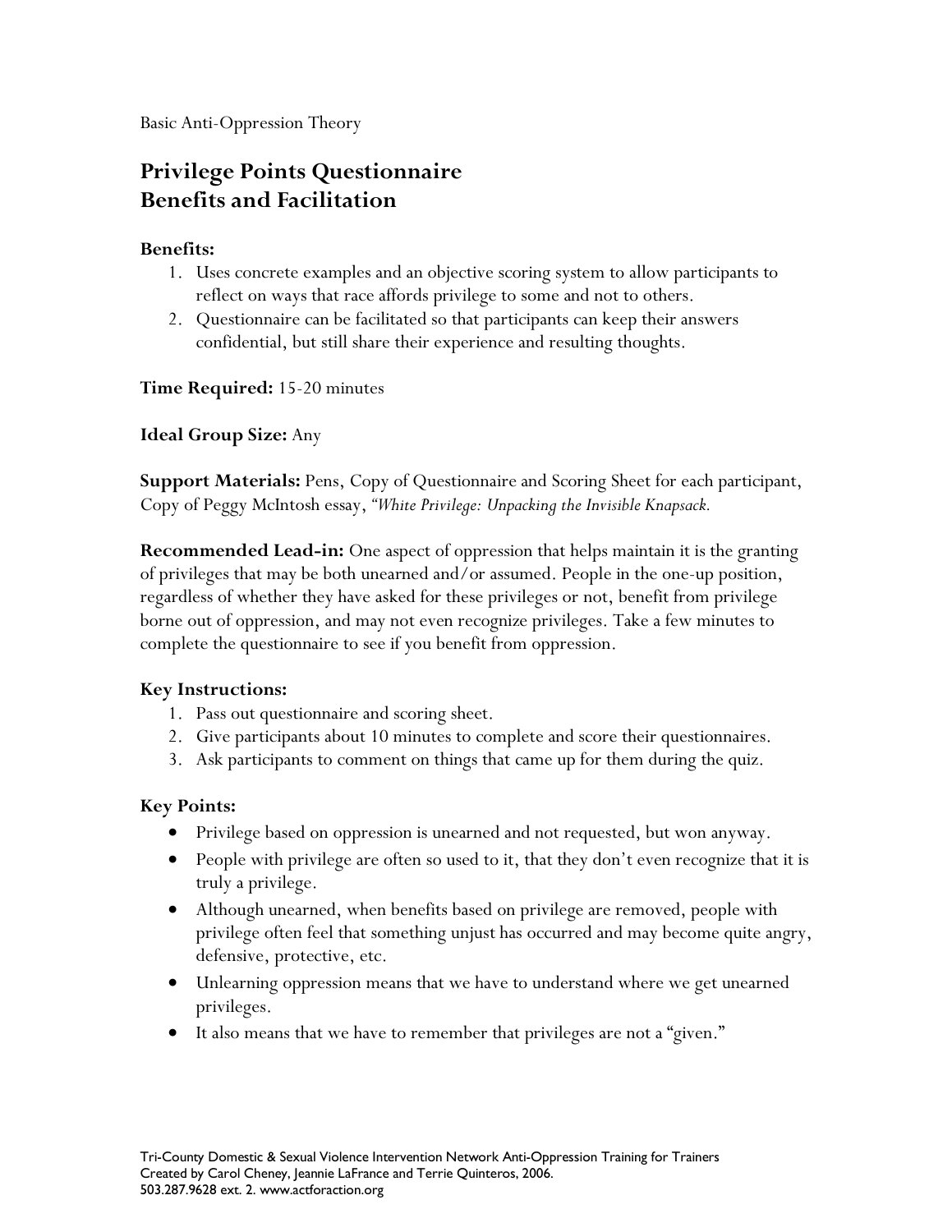## **Privilege Points Questions**

Use a blank piece of paper to score yourself based on the points gains or losses below.

- 1. Add three points if you can do well in a situation and not be called a credit to your race. If that could very well happen to you add one.
- 2. Add one if your ancestors were forced to come to the U.S. or forced to relocate from their historical lands in the U.S., add three if that did not happen to your ancestors.
- 3. Add three if in most cases when you ask to speak with the person in charge you will be facing a person of your race, add one if in most cases you would not be facing a person of your race.
- 4. Add three points, if when you learned about the history of this country and of civilization in general your racial group was primarily represented, if not add one point.
- 5. Add one point if English is not your first language, add three points if it is.
- 6. Add three points if you can be pretty sure you will not be hassled by store security while shopping because of your race, add one point if you can't be sure.
- 7. Add three points if when you use checks, credit cards or cash, you can count on your skin color not to work against the appearance of financial reliability, add one point if you can not count on that.
- 8. Add one point if in a work situation you were the lead of a project team and going to meet with a client who didn't know you, and the client might assume that colleagues who have come along with you, whom you actually supervise, are in charge instead of you, because of your race, add three points if your race would not be likely to cause this assumption.
- 9. Add three points if a traffic cop pulls you over you can be pretty sure you weren't singled out because of your race, add one point if you can't be sure you haven't been singled out because of race.
- 10. Add three points if you can take a job with an affirmative action employer without having co-workers on the job suspect that you are unqualified and got the job because of your race, add one point if some co-workers are likely to think that.